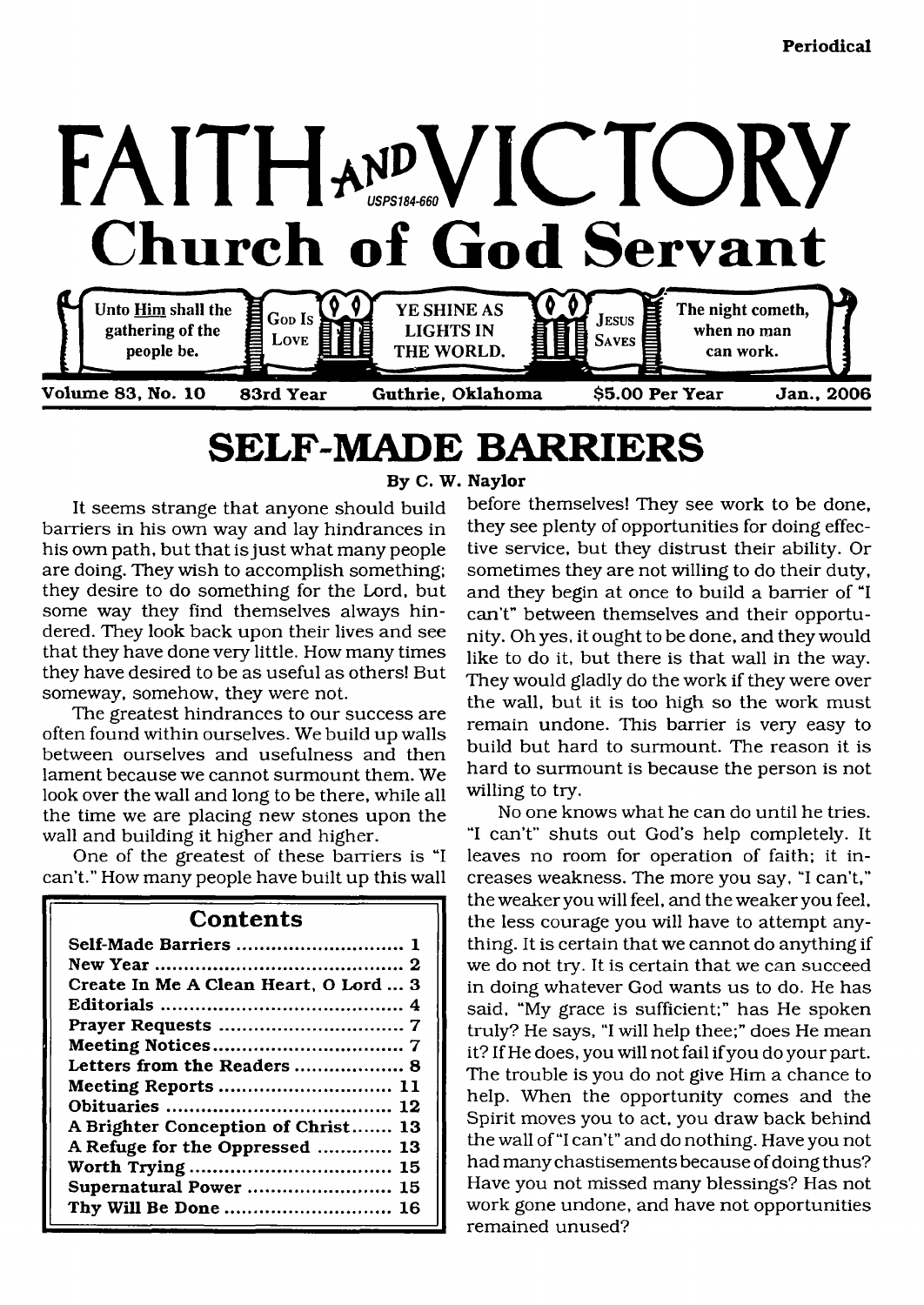Paul had no place for this barrier in his life. He was a man who did things. He believed that God would help him in all he undertook. "I can't" had no place in his life. He said, "I can do all things through Christ which strengtheneth me." What you need is to quit saying, "I can't" and begin believing God. Throw down this self-made barrier, quit looking at your weakness, look at God's strength. Dare to do, dare to act and you will succeed beyond your expectations.

"I am afraid" is almost as common a barrier as "I can't." How may people shrink from duty saying, "I am afraid I will make a mistake. I am afraid I shall not do it right." They let this fear become a great wall before them, they pile fear upon fear, and as they look at them, their fears constantly grow greater. Soon they come to a place where these fears hedge them in till they dare not attempt anything. Do you remember the man who said, "I was afraid," and went and hid his lord's talent in the earth? Read his story in Matthew 25:24-30. See what his lord said to him and note the result of his conduct. Are you doing the same thing? If so, what will be the result in your case? Fear will tie your hands if you allow it; it will make you a profitless servant.

"I don't know how" is a third barrier. Have you hidden from duty behind this wall? Is this your answer to God when He tells you to do something? The Bible says, "Christ is made unto us wisdom. " Again it says, "If any man lack wisdom, let him ask of God." If God gives you a task to perform, He will give you the wisdom to do it as He wishes to have it done. Possibly you do not know how, but God knows, and if you try, understanding will be given you. If you seek wisdom from Him, He will not fail to give it. If we always knew how to do things, we should not need God's help to show us, but as it is, we must often dare to undertake what He wants us to do in His wisdom and in His strength, no matter whether we can see the outcome or not. God wants us to rely on Him and to go ahead in His strength.

"I am not sure" is another barrier. It is well to know God's will definitely, but many times people want to be so very sure that God has no way of making them feel sure. They do not take the assurance that He gives; they want something more. Reason and good judgment tell them to go ahead but they build up the barrier, "I am not sure," and hide from duty behind it. We ought not to decide hastily or rashly, but we ought to decide and then act upon our decision. One may cultivate the habit of indecision until his usefulness is greatly hindered, and he is constantly tortured wondering what he ought to do. It would be better to make a few mistakes than to let indecision hold us back from everything.

"They will think" is still another self-made barrier. The fear of being misunderstood or having remarks made about them is some people's greatest hindrance. "They will think I want to push myself ahead;" "they will think someone else ought to do it;" "they will think this, or they will think that," and so fear of what people will say closes the mouth and ties the hands, rendering life fruitless. The thing that ought to concern us is, "What will God think if we do not do it?" It is to Him we must give account. It is His approval we should seek. If He approves, what others think is a small matter. Are we not willing to be misunderstood for Jesus' sake?

Let us cease to build these barriers before us. Let us throw down what we have built. Let us decide we will not be held back from duty by our fears. Let us go forward in the strength that God will give. Let us trust more in God and be confident that He will not fail us. Have you not read that the "man of God" was to be thoroughly furnished unto every good work? If you would pay more heed to getting your furnishings than you do to your fears you might become far more fruitful. Thus you would be happier here and reap a greater reward hereafter.



**New Year**

<span id="page-1-0"></span>Dear Master, For this coming year Just one request I bring; I do not pray for happiness, Or any earthly thing— I do not ask to understand The way Thou leadest me, But this I ask, "Teach me to do The thing that pleaseth Thee." I want to-know Thy guiding voice, To walk with Thee each day. Dear Master, Make me swift to hear And ready to obey. And thus the year I now begin A happy year will be— If I am seeking just to do The thing that pleaseth Thee —Author unknown —Submitted by Sis. Betty Herron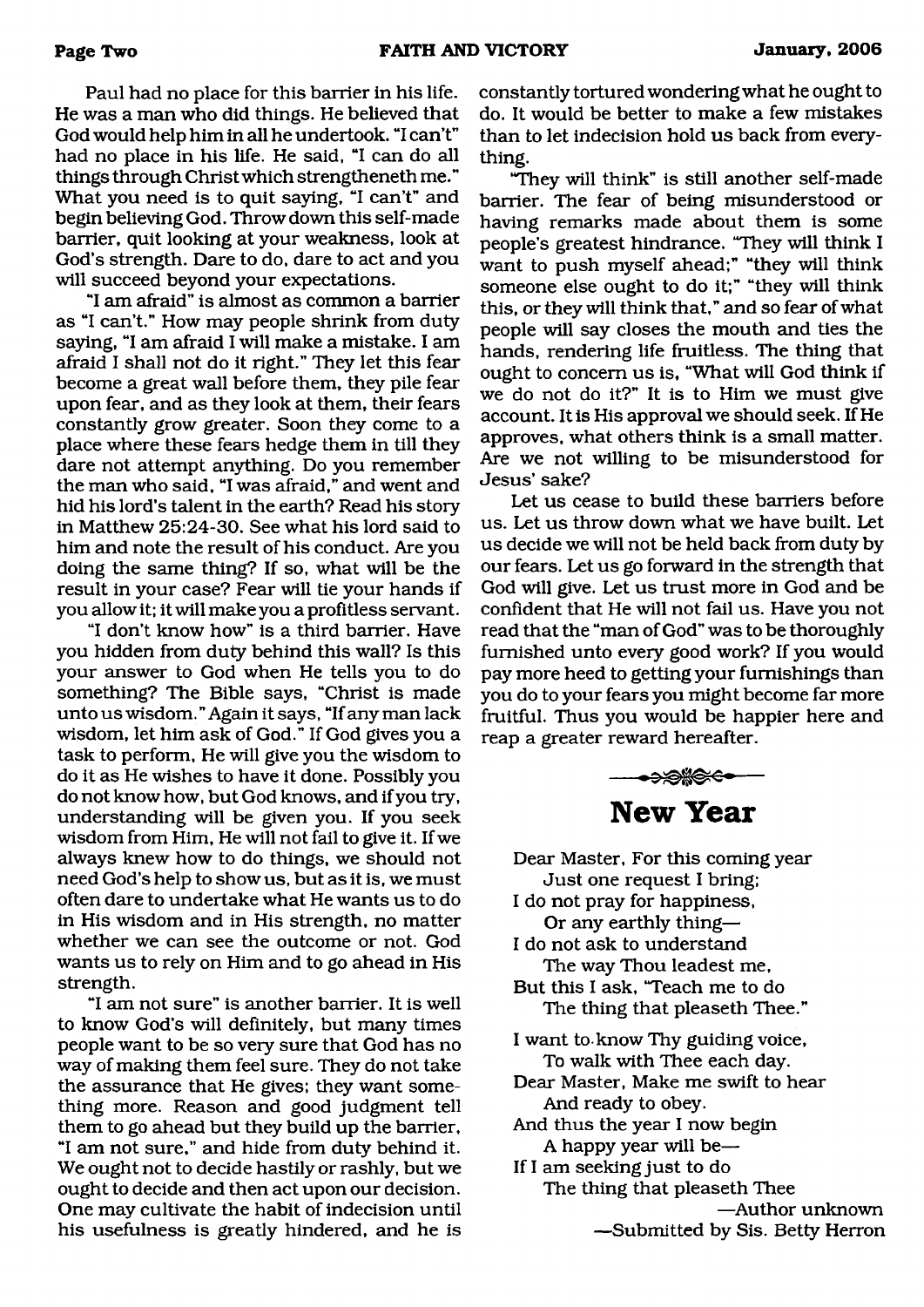## "Create in me a clean heart, O Lord...

#### **By Sis. Charlotte Huskey**

Every child comes into this world with a clean, empty heart. His tiny mind is like a video camera recording and storing what he or she feels, hears and sees. We cannot be too careful about protecting our child's heart. (We condemn using the video and television for a baby sitter because the child would be learning things he should not learn.) If you are a stay-at-home mom, almost all of what fills your child's heart in those first four years is what you have taught either by intent or by neglect.

A scientific study shows that 50 percent of a child's intelligence (his ability to understand and reason) is acquired by age four. What an awesome opportunity! We can help our children to understand God's ways and to reason like God by filling his or her heart with good biblical principles! As you work and play together keep introducing them to God's love and commandments. This is done through the normal activities of the day. (While washing dishes say how thankful you are for water, or for the food without which there would be no dirty dishes and for such a good helper.) Teaching is a part of all child-parent activities for training is not only done when we sit down and have special Bible studies or family worship. Deuteronomy 6:7 says, "And thou shalt teach them (God's laws) diligently unto thy children, and shalt talk of them when thou sittest in thine house, and when thou walkest by the way, and when thou liest down, and when thou risest up." That covers the entire day.

Jesus said our words and behavior originate in the heart. "For out of the heart proceed evil thoughts, murders, adulteries, fornications, thefts, false witness, blasphemies." Matthew 15:19. Proverbs 4:23 says, "Keep thy heart with all diligence; for out of it *are* the issues of life." Now consider, if we have filled our child's heart with godly morals that is what will come out of their life. On the other hand, if we neglect this awesome opportunity, the heart will fill itself with other things. The intelligence (the ability to understand and reason) will be greatly frustrated by the actions of a neglectful, inconsistent parent. Such actions are often the cause of parents not being able to reason with their children when the child is a teenager.

Reasoning with another person takes selfcontrol. One must sit, listen, think, sift through his or her feelings and then express thoughts.

Sitting still and listening should be mastered the first few years of a child's life. It will be a great benefit in school and on the job and is a safeguard throughout life.

The same study showed that 80 percent of a child's intelligence is acquired by age eight. So, his ability to reason is almost completely developed during the years he or she is under our care. He or she can then reason about salvation. God said, "Come now, and let us reason together,...though your sins be as scarlet, they shall be as white as snow." Isaiah 1:18. If the child has been taught through those first eight years the eternal love and the eternal commandments of God, he will likely submit his life to Christ. If his training has been neglected, frustrated by inconsistency or by poor parental example, he may not be able to make that good decision.

God grant us wisdom to fill our children's minds with good, positive memories of their childhood. May we stay under the shadow of the Almighty and receive from Him the wisdom and graces that are necessary.

### **Clay**

- I took a piece of plastic clay And idly fashioned it one day.
- And as my fingers pressed it still,
	- It moved and yielded at my will.
- I came again when days were passed,
	- The bit of clay was hard at last.
- The form I gave it still it bore, But I could change that form no more.

I took a piece of living clay

And gently fashioned it day by day. And molded with my power and art,

A young child's soft and yielding heart I came again when years were gone,

It was a man I looked upon.

The form I gave him still he bore,

But I could change that form no more. —Author unknown

Let us pray, "God grant me wisdom that I may wisely fashion my child each day, from early mom till late at night. Help me to guide each in Thy light, to stamp God's love upon each heart that they will never from it part. And then when I am old and gray, I will thank God for them each day."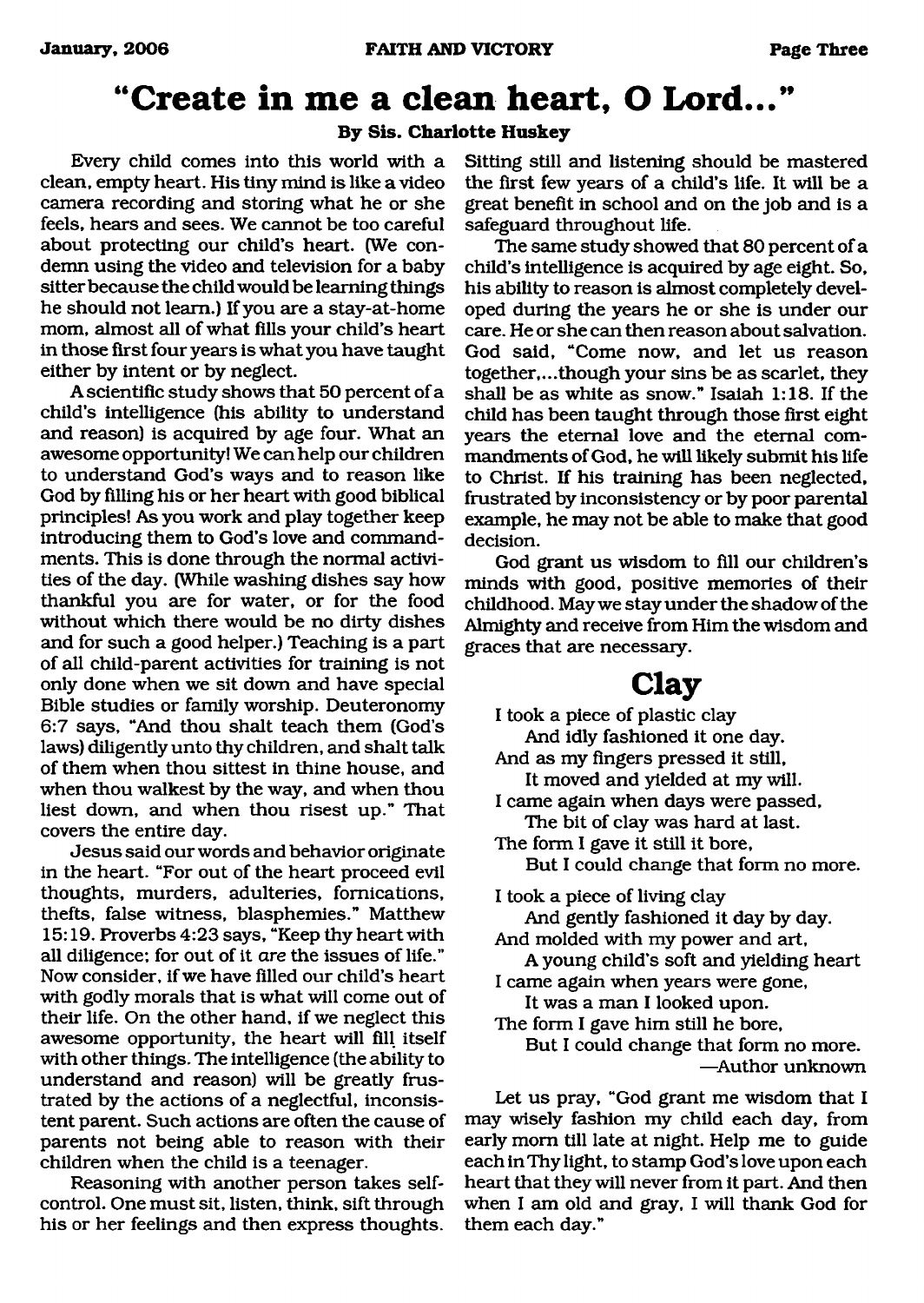### **FAITH AND VICTORY 16 PAGE HOLINESS MONTHLY**

#### -------

This non-sectarian paper is edited and published in the interest of the universal CHURCH OF GOD each month (except August of each year, and we omit an issue that month to attend camp meetings), by Willie Murphey, and other consecrated workers at the FAITH PUBLISHING HOUSE, 4318 S. Division, Guthrie, OK 73044 (USPS184-660).

#### **(Periodical postage paid at Guthrie, OK)**

Notice to subscribers: When you move or change your address, please write us at once, giving your old and new address, and include your zip code number. The post office now charges 70¢ to notify us of each change of address.

Dated copy for publication must be received by the 18th of the month prior to the month of issue.

#### **SUBSCRIPTION RATES**

#### . . . . . . . . .

Single copy, one year......................................................\$5.00 Package of 5 papers to one address, one year ......... \$20.00 Larger quantities are figured at the same rate.

This publication teaches salvation from all sin, sanctification for believers, unity and oneness for which Jesus prayed as recorded in John 17:21, and manifested by the apostles and believers after Pentecost. By God's grace we teach, preach, and practice the gospel of the Lord Jesus Christ-the same gospel that Peter, John, and Paul preached, taught, and practiced, including divine healing for the body. James 5:14-15.

Its motto: Have faith in God. Its object: The glory of God and the salvation of men; the restoration and promulgation of the whole truth to the people in this "evening time" as it was in the morning Church of the first century; the unification of all true believers in one body by the love of God. Its standard: Separation from sin and entire devotion to the service and will of God. Its characteristics: No discipline but the Bible, no bond of union but the love of God, and no test of fellowship but the indwelling Spirit of Christ.

Through the Free Literature Fund thousands of gospel tracts are published and sent out free of charge as the Lord supplies. Cooperation of our readers is solicited, and will be appreciated in any way as the Bible and the Holy Spirit teach you to do or stir your heart. "Freely ye have received, freely give." Read Ex. 25:2; I Chron. 29:9; II Cor. 9:7; and Luke 6:38.

Freewill offerings sent in to the work will be thankfully received as from the Lord. Checks and money orders should be made payable to Faith Publishing House. All donations are tax deductible.

A separate Missionary Fund is maintained in order to relay missionary funds from our readers to the support of home and foreign missionaries and evangelists.

In order to comply with Oklahoma laws as a non-profit religious work, the Faith Publishing House is incorporated thereunder.

The Faith and *Victory* (USPS 184-660) is published monthly, except August, for \$5.00 per year by:

**FAITH PUBLISHING HOUSE P. O. Box 518, 4318 S. Division, Guthrie, OK 73044 Office phone numbers: 405-282-1479, 800-767-1479; fax number: 405-282-6318. Internet address: <http://www.faithpublishing.com>**

**(Periodical postage paid at Guthrie, OK.)**

**Postmaster: Send address changes to:** *Faith and Victory***, P. O. Box 518, Guthrie, OK 73044.**



With the season of winter being upon us, the grass has turned brown and dry **Editorials**  $\frac{1}{2}$  and from all outward appearance would seem to be dead. The trees have dropped their leaves and

their branches are starkly defined against the sky. We know that when spring comes there will be great changes showing up in the plants that are now dormant. Consider

these questions, How can these plants and trees survive the temperature extremes they are subjected to? After the onset of cold weather and they become so brown and dry, how can they again become so green and flourish with blossoms and foliage in the spring? Perhaps the exact mechanisms of each plant may vary, but it is easily understood that their root systems play a very important role in their ability to survive the severe cold of winter. The root system is also necessary to obtain water, nutrition and provide support for the plant. If the tree becomes separated from its life-giving root system it is likely going to die.

Notice this scripture in Isaiah 37:31, "And the remnant that is escaped of the house of Judah shall again take root downward, and bear fruit upward." If the people of God intend to bear spiritual fruit in their lives, it is necessary that they first take root downward. Their heart must reach toward the spiritual food that is vital to their growth. "As newborn babes, desire the sincere milk of the word, that ye may grow thereby:" I Peter 2:2. The Word of God contains milk for the weak as well as strong meat for those who are more mature in their growth and need something to sustain them in the hard trials of life. God has provided the nutrition if we will reach for it. Just as a plant extends the filaments of its root structure into the soil, seeking moisture and nutrition, our soul should be reaching into the Word of God and finding sustenance for our spiritual life.

Prayer is also important for our growth. Jesus taught us to pray for the Lord to give us our daily bread. Our daily bread is more than the literal food that we eat. According to the words of our Savior, it more importantly includes "...every word that proceedeth out of the mouth of God." Our prayer should be that God would speak those words of life to us and open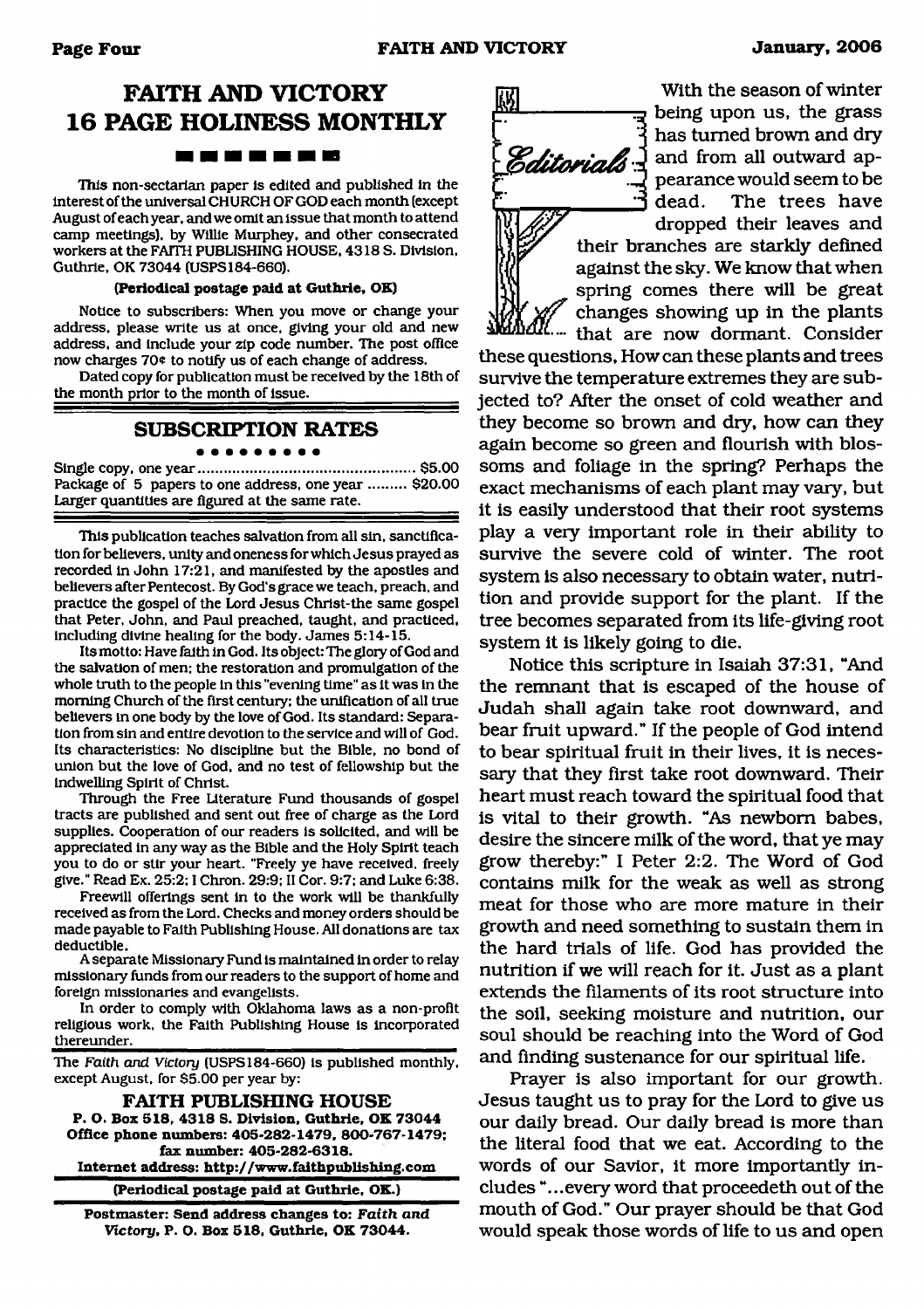the eyes of our understanding so that we can discern His will for our lives each moment of the day.

Most of us who live in the Midwest are familiar with tumbleweeds. In the fall of the year these bushy plants diy up and break loose from their roots and are carried across the fields by the wind. They roll and bounce across the plains in whatever way the wind is blowing, often catching on the fences or collecting in the ditches of the roadway. Ephesians 4:14-15 says, "That we *henceforth* be no more children, tossed to and fro, and carried about with every wind of doctrine, by the sleight of men, *and* cunning craftiness, whereby they lie in wait to deceive; But speaking the truth in love, may grow up into him in all things, which is the head, *even* Christ." A firm grip on the Word of God and a healthy prayer life is the perfect cure to keep one from becoming a tumbleweed.

When Jesus told the parable of the sower, one of the illustrations He gave was of the grain that fell on stony ground. This grain had a measure of soil and began to grow but the root structure of this plant did not develop normally. Jesus said in Matthew 13:6 "And when the sun was up, they were scorched; and because they had no root, they withered away." In verse 21 He further explained this malnourished plant, "Yet hath he not root in himself, but dureth for a while: for when tribulation or persecution ariseth because of the word, by and by he is offended." It is sad that so many start for heaven but, because they are not diligent in obtaining food for their spiritual development, they become another casualty along the road of life.

The strength that we draw from the Lord is often obtained in the privacy of our personal lives—hid from the view of those around us. There are tremendous battles with the enemy that take place in our minds and as we search and reach out to God, He, through His Word or through His Spirit, supplies the longing of our heart and gives us the victory. While these victories are won in private they become evident in our dealings with those around us. When a soul has sought for and obtained the victory over sin and evil in their heart they naturally begin bearing the fruits of the Spirit which are manifested plainly for all to see. It also becomes evident when one, in the privacy of their heart, begins listening and feeding on something that

is not pure and holy. These people often become snappy and irritable in their dealings with others. These early warning signals should cause one to reach after the Lord more diligently for the victory their heart is craving and turn away from what is bringing the unrest to their spirit.

Jesus said in Matthew 6:6, "But thou, when thou prayest, enter into thy closet, and when thou hast shut thy door, pray to thy Father which is in secret; and thy Father which seeth in secret shall reward thee openly." This communication with the Father causes Him to draw nigh us in our difficult times and when He answers our prayers our faith is strengthened and He becomes more real and precious to us. As our roots reach into the rich graces and love of God, the joyous fruit of righteousness will issue from our life blessing those we associate with. Our life, made stable by the grace of God, will become a way mark for others who are searching for the paths of righteousness.

When reverses and hard trials come our way it causes us to earnestly seek the Lord. The death of a loved one may plunge us into the depths of grief and sorrow, however, God can be found in those dark places of our life. His grace, love and mercy is available to those who seek for it. When the heartbroken seeker finds the sweet, comforting spirit of the Lord in those distressing times and the "balm of Gilead" flows over their wounds they find healing, strength and courage to fight on the battles of life and obtain victory and everlasting life. When one continues to follow the Lord through those dark valleys, they will eventually reach a place where their vision is much greater, their hope is brighter, their Savior is more precious and their life is filled with the joy that can only come from the Lord.

As this New Year begins to unfold may we give all diligence to reach after God and make a special effort to incorporate into our lives those things that are pure and holy. As we focus our heart on the noble virtues of our Creator let us lay aside what we know is defiling and evil. By so doing, we will find that we are growing spiritually and God's smile of approval will bless our lives. We will be strengthened by a power the world does not see and our joy will be from a source that man cannot destroy. For that source will be issuing from the throne of God and is fresh, living water drawn directly from the fountain of life.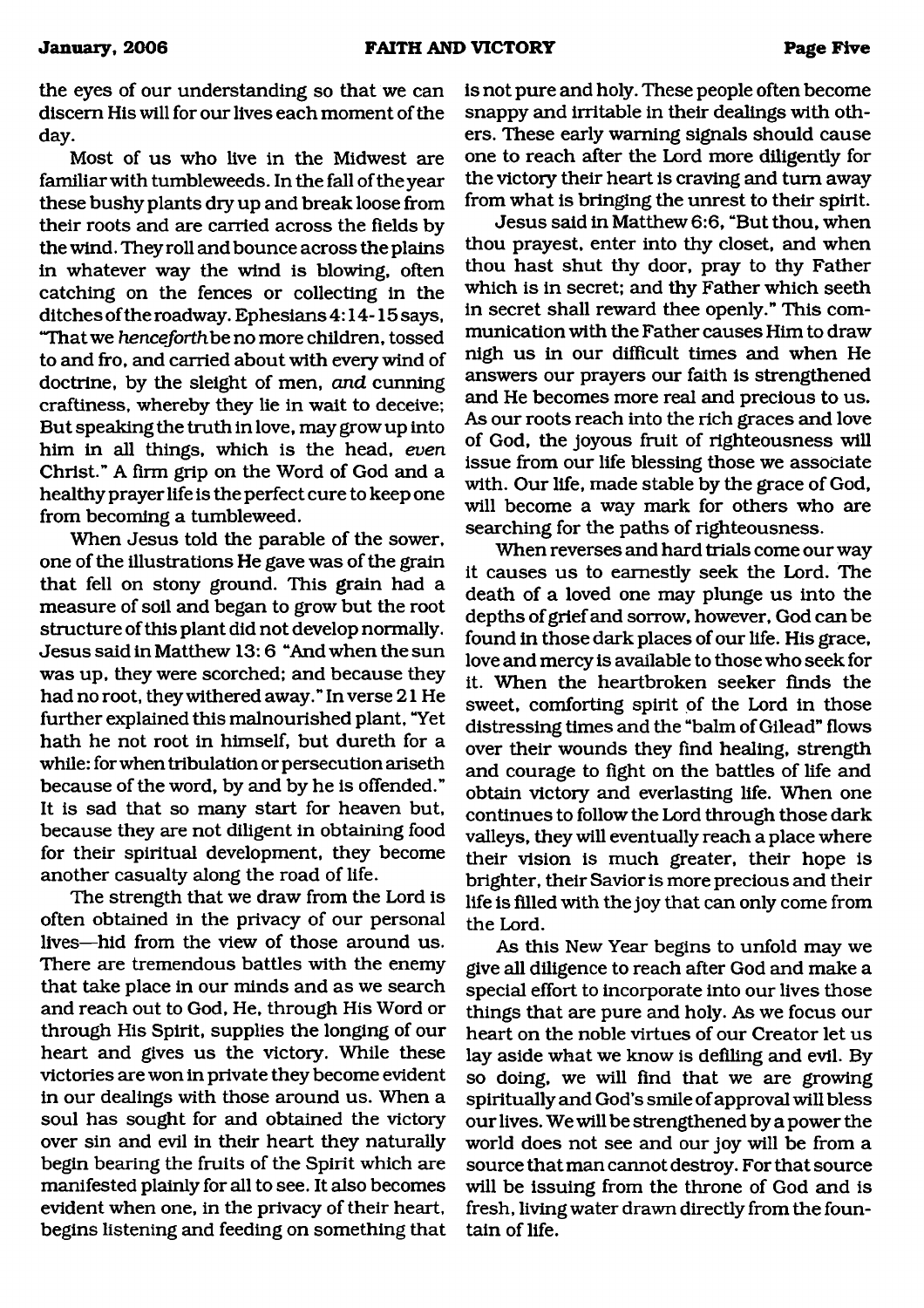The *Beautiful Way* primary and junior class Sunday school papers were mailed December 14 and the *Bible Lessons* followed on December 19. The lesson titles for the first quarter of 2006 include: Righteous Abel and Wicked Cain; Enoch, Who Walked With God; Loving, Wise and Faithful Joseph; Moses, Faithful In all God's House; The Faith of Rahab; The Sacrifice of Ruth and Her Reward; Hannah's Sacrifice and Praise; Our Eternal Inheritance In Christ; David, The Sweet Psalmist of Israel; Faithful Daniel; Lowly Mary Highly Favored; Jesus Christ Made Perfect Through Sufferings and Paul, Who Preached the Faith He once Destroyed.

If you would like a copy of either the *Beautiful Way* papers or the *Bible Lessons* quarterly they are available for only \$1.50 each. Shipping charges apply for mailed copies. A year subscription is available for \$5.00. It is our prayer that these materials will bless and encourage the saints and their children to draw closer to God and incorporate the priceless virtues of the faithful into their own lives.

On December 20, my wife, Neta, accompanied me on a trip to northeastern Indiana to pick up a piece of machinery for the Lord's Print Shop. We returned home with the machine on December 22. This machine, a vertical mill, will help us fabricate parts that are still needed for our Kolbus casemaker. The money we saved on one vital part needed for the casemaker, that we manufactured with the machine we picked up in Indiana, has paid for its purchase. The casemaker still has some major work needing to be done to bring it into operation and we are looking to the Lord to give us wisdom and understanding to accomplish this worthwhile project for His glory.

Last month it was noted that we printed the book, *Bible Readings fo r Bible Students* which was bound in a heavy paper cover. We also printed some extra copies of this book to begin working through our hardback binding machinery. At this time the first step of that multistep process has been completed. The machine used to tip, or glue, the endsheets to the first and last sections of the book has been brought into operation. The next step will be to sew the sections together and we hope to report progress on that step in the near future. There are many adjustments that must be made to actually use these machines and we are still learning what some of them are and how to make them. We are looking forward to the future with excitement.

The Oklahoma State Assembly Meeting began on December 23 and continued through January 1. It was a blessing to be in the congregation of the saints for this meeting and enjoy the glorious songs of Zion and feel the burning of the Spirit of the Lord speaking to us through His servants with messages of hope and cheer. The Lord sent a variety of truth that witnessed to the needs of the ones in attendance. Several, realizing needs in their life, knelt at an altar of prayer and God was faithful to extend the virtues of His shed blood to those who sought it. We are truly thankful for this visitation of His Spirit.

The date for the Oklahoma State Camp Meeting was set for May 26-June 4, 2006. We would invite you to make plans to attend this meeting.

The cornerstone on the chapel here in Guthrie, where the saints used to worship at sixth and West Warner carries the date of 1905. It was chartered in 1906 while Oklahoma was still Oklahoma Territory. Bro. George Winn was the first pastor of the congregation. We give thanks to God for allowing this glorious truth of the Church of God to be passed down to us through the intervening 100 years and we appreciate the sacrifices that have been made by those who have denied themselves and followed Christ all the way. May we also be faithful to deliver the truth of Jesus Christ without compromise to those who follow us. For one day there will be a grand reunion in glory where the redeemed of all ages will be gathered and we certainly do not want the link of truth to be broken by our unfaithfulness.

On the last day of the Assembly Meeting there were multiple grass fires that broke out around Guthrie. It has been extremely dry here and on that day high winds fanned the blazes making them difficult to control. The homes of several saints were threatened, but God in His mercy spared them. The fire came very close to the home of Sis. Nelda Sorrell. From her driveway you can see the charred remains of a house that was destroyed. Another fire burned onto the place where Bro. Efrain Huerta lives and it likewise came close, but the Lord spared his home also. We give thanks to God for His loving mercies. —Bro. Willie E. Murphey [wemurphey@yahoo.com](mailto:wemurphey@yahoo.com)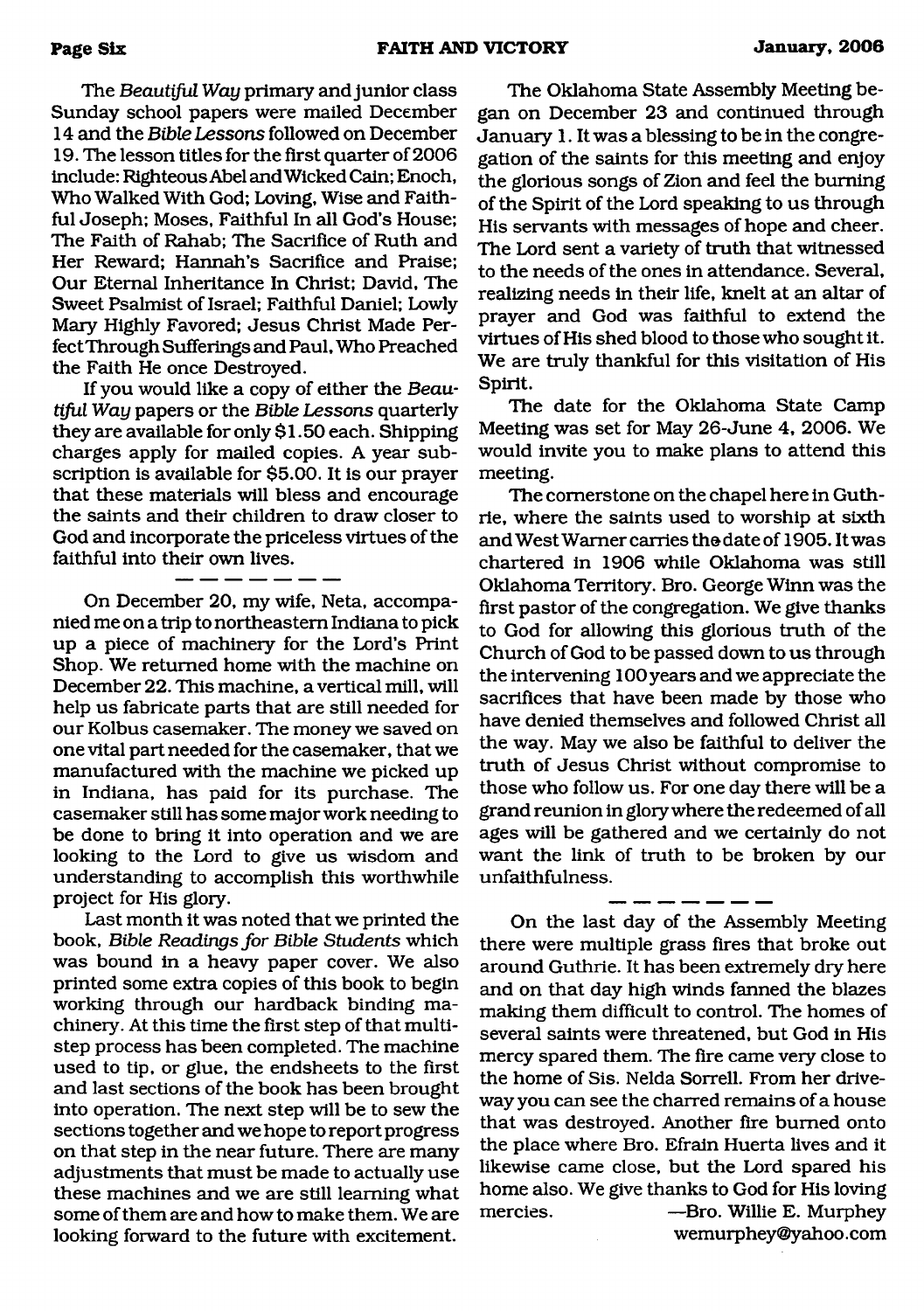

SC—Dear Saints: Thank God for salvation. Please pray for my family and I. Also, that the Lord will send us a pastor at Holly Hill, if it's His will. — Sis. Lillie Russell

WA—Please pray for my husband (Dave) who has gout. Also please pray for me, I have an unspoken request and a lot of souls on my heart. Your sister in Christ,

—Sis. Claudia M. Jerome SC—I would like to request earnest prayer for my granddaughter, Sommer Pratt. I am so concerned and burdened for her safety and especially her little soul. I want to see her raised in the fear and admonition of the Lord. I would like you to pray that God will allow us to have permanent custody of Sommer so we can raise her in a Christian environment and know that she is safe in a loving home. My husband and I are both willing to do this and we would earnestly appreciate your prayers regarding it. In Christ, — Sis. Beverly Pratt

## **Standing Prayer Requests**

**→→■200000+←** 

Bro. Carlos Arriaga Sis. Mamie Butcher Sis. Helen Carson Sis. Waneta Creel Sis. Charlotte Dilliner Sis. Evelyn Fredrickson Bro. Troy Gentry Bro. Robert Hetland The Lounds Sisters Sis. Marie Mitchell Sis. Melba Powell Sis. Anna Severs Sis. Catherine Shaffer The Mitch Taylor family Sis. Velda Wisner

### **MEETING DATES**

<span id="page-6-0"></span>**General Ministers' Meeting (Guthrie, OK)**—March 2-4

### **MEETING NOTICES**

#### **GENERAL MINISTERS' MEETING**

A general ministers' meeting of the Church of God has been planned for March, 2006 in Guthrie, OK. The purpose of the meeting is for prayer, teaching and edification of the ministers and their spouses.

The dates of the meeting will be March 2-4, 2006. These dates are a Thursday, Friday and Saturday.

On Thursday, March 2<sup>nd</sup>, the day will begin at 9:00 a.m. The last session will be ending around noon on Saturday, March 4th.

On Wednesday, March 1,2006, there will be a noon prayer service at the chapel in Guthrie for the success of the ministers' meeting. If you are able to come a day early to the meeting please plan on attending the noon prayer service.

It is requested for all of the congregations and the saints to set aside Wednesday, March 1<sup>st</sup>, for special prayer and fasting for the ministers' meeting.

Bro. Keith Fuller has expressed a burden to coordinate and assist in the flow of the meeting. If you have questions or if you have a burden for a topic for discussion during the ministers' meeting, please contact Bro. Keith Fuller, 244 Storer Ave., Akron, OH 44302. Phone (330) 864-1128.

It is certainly hoped all ministers and their spouses will plan to attend this meeting. Accommodations will be provided at the Guthrie chapel and in the homes of some of the saints here in Guthrie.

So that we may plan the menus and secure accommodations, please let us know if you plan to attend. Also, please let us know if you will be making your own accommodations.

Expenses for the meeting will be met on a freewill basis. Sis. Brenda Wilkins, the Oklahoma State Treasurer, has agreed to help with securing accommodations for those in attendance. Please *let her know at your earliest convenience if you plan on attending*.

Offerings for the meeting may be sent to Sis. Brenda Wilkins, 1023E. Prairie Grove, Guthrie, OK73044. Phone (405) 282-0566. Pastor's phone (405) 260-8822. — Bro. Stanley Dickson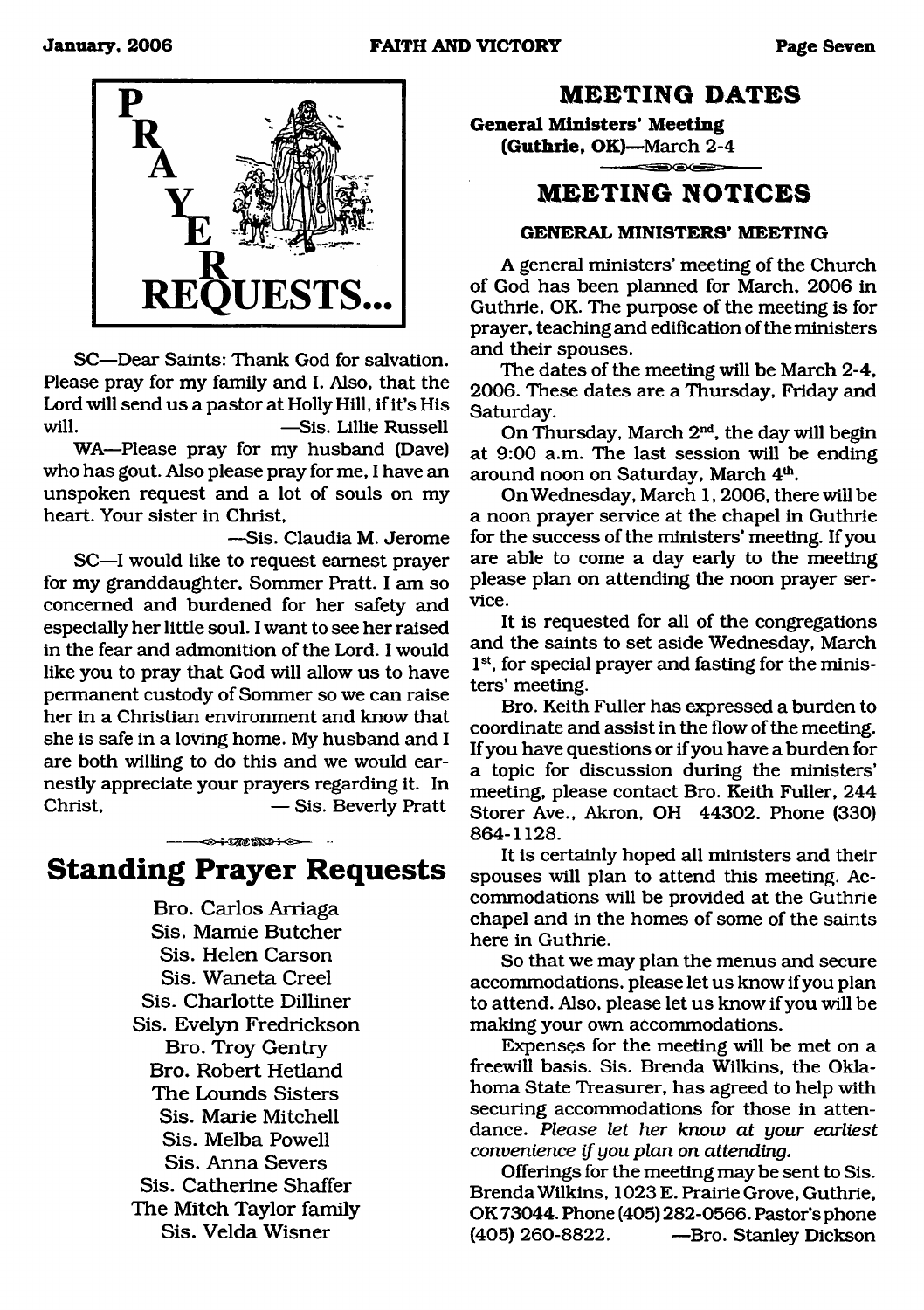



MO—Dear Bro. Willie & Sis. Neta: Greetings! Trust all are well and encouraged in the Lord. I'm doing fair for my age and I thank my dear Lord for all His blessings to me. He is so good and precious to me. It seems very plain that the Lord is pushing things towards the end of time. There are so many things being fulfilled of the prophecies in Matthew 24, Mark 13, Luke 21, Daniel and Revelation. So I feel it behooves us all to be watchful and keep looking up for our redemption may be nearer than we think.

God bless your effort. Love and prayers,

—Sis. Natalie Allen

FL—Dear Willie and Neta: I want to thank you for all you've done for me. Most of all I covet your prayers that I will know the will of God as I travel this way. My desire is to please God and live holy every day and not choose my own way. I've done that and paid for bad choices. I'm trusting in the One who makes no mistakes and though I do not want to live alone, I know God has a plan for me. Thank you for introducing me to Sis. Genevieve Carver via the telephone. She is a treasure and I speak to her often. I do love her and all the saints. My only time with sinners is to share the gospel, I have no fellowship with the world. I miss the love of my life. His very presence and love for the truth lingers in my soul. My love for him was bound by the truth we both loved. Sincerely in love,

—Sis. Sarah Monkman

OK—Dear Bro. Willie and Sis. Neta: Greetings of Christian love. We are very much encouraged in the Lord. The weight of glory in our souls keeps us encouraged and serves as a ballast as we face the storms of life. We received so much good from the last *Faith and Victory* and the articles it contained. But the article, "Spiritual Ballast," really hit a special note in my heart. It mentioned about the ship needing a heavy weight in the bottom to hold it steady in the storm. I thought how that gold is said to be one of the heaviest of things. The Scriptures tell

us of things more precious than gold. Psalm 19:9-10 says, "The fear of the LORD *is* clean, enduring for ever: the judgments of the LORD *are* true *and* righteous altogether. More to be desired *are they* than gold, yea, than much fine gold: sweeter also than honey and the honeycomb." And Psalm 119:72 says, "The law of thy mouth *is* better unto me than thousands of gold and silver." Jesus says, "I counsel thee to buy of me gold tried in the fire, that thou mayest be rich;..." Revelation 3:18. If we have His commandments, His judgements and His Word hid in our hearts, this will serve as a ballast for us. The pleasure of the world fades away compared to the gold in our hearts. The storms can't move us because of this weight of glory in our souls. —Bro. T. V. McMillian

Ontario, Canada—Dear Bro. and Sis. Murphey and all the workers in the Print Shop, The Lord our God bless you. Wife and I are very thankful every day that we can get up in the morning and praise our Lord Jesus. The year 2005 is almost gone and what a good year it was. The joy of the Lord is our strength. We still need your prayer for body and soul. We feel to send an offering to you in the Faith Publishing House, use it for whatever is needed in the work of the Lord our God. May the Lord help you to move forward to get the Gospel out in the world.

—Bro. George and Sis. Gertrude Schroeder *(This card and testimony was datedDecember5. Bro. Schroeder passed to his eternal reward on December 13. Remember Sis. Schroeder and the fam ily in yow prayers that God will continue to* sustain them in the loss of their dear loved one. *W.E.M.)*

KY—Dear Brethren: Greetings in the precious name of Jesus. I trust all are encouraged. I wanted to write in for the honor and praise of God. Those holding on for healing, no matter from what, stay encouraged. The Lord has healed my body of an affliction that I have had for over a year and a half. Praise God! I appreciate God's blessings to me! God is truly good to us all. In the atonement He supplied our needs for everything. During my affliction the Lord gave me many Scriptures and songs to stand on and they were a comfort to me. I have had to stand on them at different times. They are John 6:37, Hebrews 11:6, James 5:16, Matthew27:43- 53, Philippians 1:20, Acts 3:6 and Matthew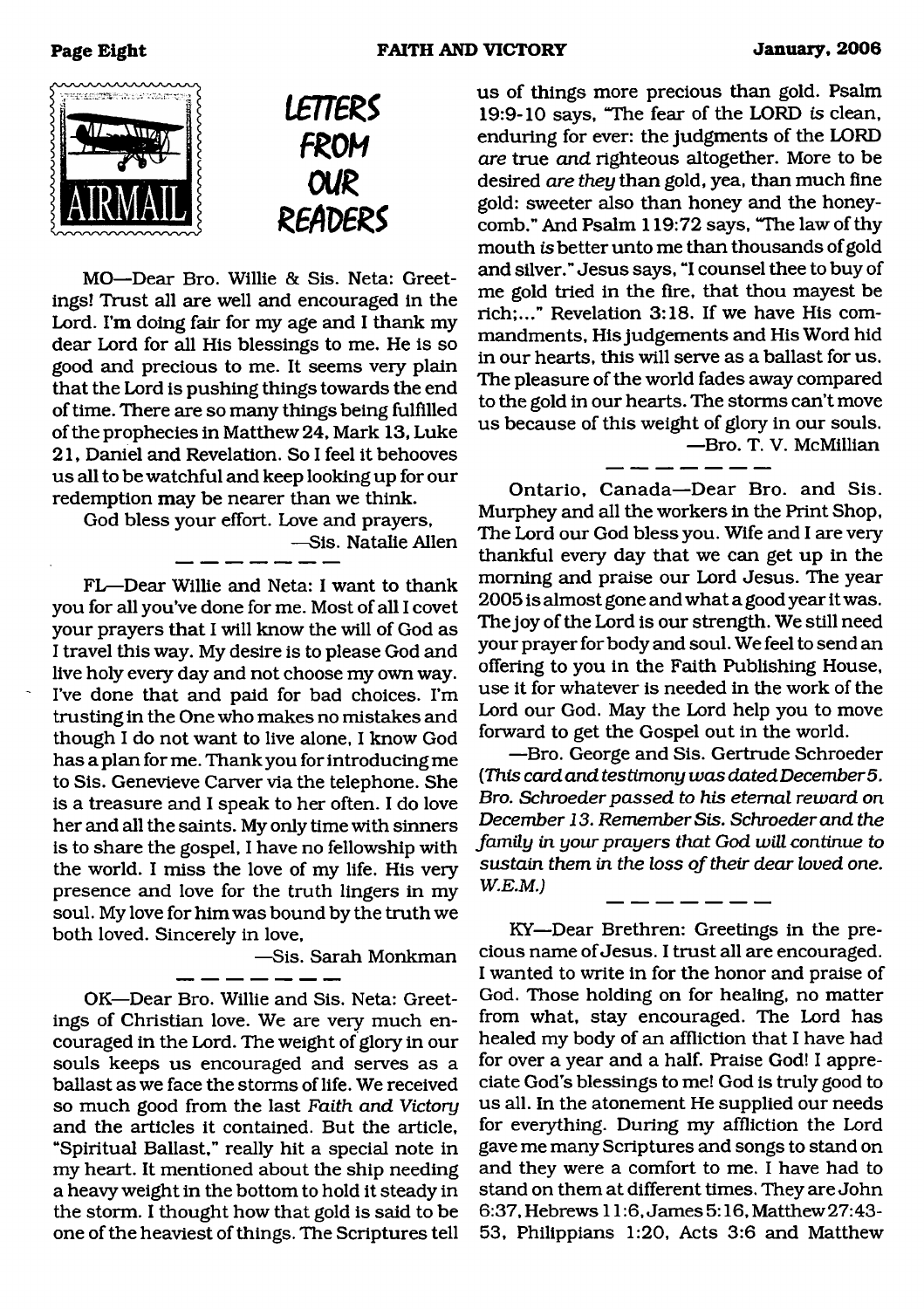21:22. The last song the Lord gave me was "Jesus Heals" number 306 in the *Evening Light Songs* book. Maybe if you are going through afflictions and trials they will be a comfort to you as well.

I praise God for healing me and for His faithful dealings with me for the needs of my soul. I desire to lay aside every weight that would hinder me from running the Christian race. (Hebrews 12:1.) I want to be faithful to my Lord and please Him! I want to go with Him all the way. Pray for me that I'll do and be what He desires so He can use me wherever He wants me. He died for me and anything that He desires of us is worth it. Keep me in your prayers. I appreciate all my brothers and sisters in Christ. Thank you all for your support. I love you all. Keep encouraged. Love and prayers,

—Sis. Sarah C. Howard

MO—I believe this has been the most hectic year of my entire life! I decided last spring to go ahead with the house-building plan I had been dreaming of for so long. I had been living in a 12x60 mobile home for 22 years and was more than ready for a change! It was so poorly insulated I couldn't afford to heat it in the winter unless I heated it with wood. Last year I had a spell with my back again which left it in such a weakened condition I wasn't able to cut wood for the winter. Therefore, I had to move my bed into my recording studio building and stay in it for the winter. I turned the electric heat down in the mobile home to a temperature just enough to keep water pipes from freezing, etc. and only used the bathroom and kitchen in it through the winter months. It was a rather inconvenient situation.

Through the winter months I kept thinking how nice it would be to have a house connected to the front of the studio building where everything would be right together and convenient. The more I thought about it the more earnestly I desired it and prayed that the Lord would somehow work it out, if it were His will. I already had my house plan drawn.

In the late spring things began to materialize and fall into place. First of all, there was the job of rerouting the electricity to the studio building, as the existing electric line was buried in front of the studio where the footing and foundation for the new house had to be poured. Around the first week of June the footing for the new house structure was poured and then a concrete slab. After that the construction of the new house began. What an exciting summer! The looks of the place I've been living for 22 years took on a completely different aspect! I hired a carpenter from the West Plains area to do the building and much of it went up while I was working on my job. It was quite exciting to come in at night and see how different things were looking around here, especially after the second story of the house went up. I remember driving in that first night after the walls had been put up on the second story and I thought, "This is awesome!" I had no idea the house was going to look that big. The floor plans were 26 ft. X 32 ft. for both levels and when I had measured off the area before the building started I didn't think it seemed very big. But when it went up into the air it began to look so much bigger than I had expected. My father came up and looked at it and stood back in amazement and said, "This is quite a house!" I don't think he expected it to look that big either.

I'll have to say that this experience has been exciting as well as both sweet and bitter. The bitter part was when the carpenter I had hired walked away from the job and left me with it, leaving many things unfinished that I had already paid him to complete. Then, after he walked away, I discovered that he had also cheated me in certain phases of the building process, through overcharges, etc. This was quite a blow! I didn't know what to do. I couldn't afford to hire somebody else to come in and pick up where he left off, because he had my money. I was advised by several friends and co-workers on my job to take the matter to court. I gave it some consideration, but my main concern was that I not step outside the will of God in the matter.

As I prayed and sought the Lord earnestly about it, He paid me a very special visit one night and talked to my heart. First of all, He dealt with me about myself! I was so upset about the situation and also struggling with feelings of anger and resentment toward this man for what he had done to me. I had been treated so unfairly! Wouldn't I be justified in taking him to court to try to get compensation for what he had taken from me? Human reasoning cried, "Yes, yes, yes!" But as God says in Isaiah 55:8-9, "For my thoughts *are* not your thoughts, neither *are* your ways my ways, saith the LORD. For as the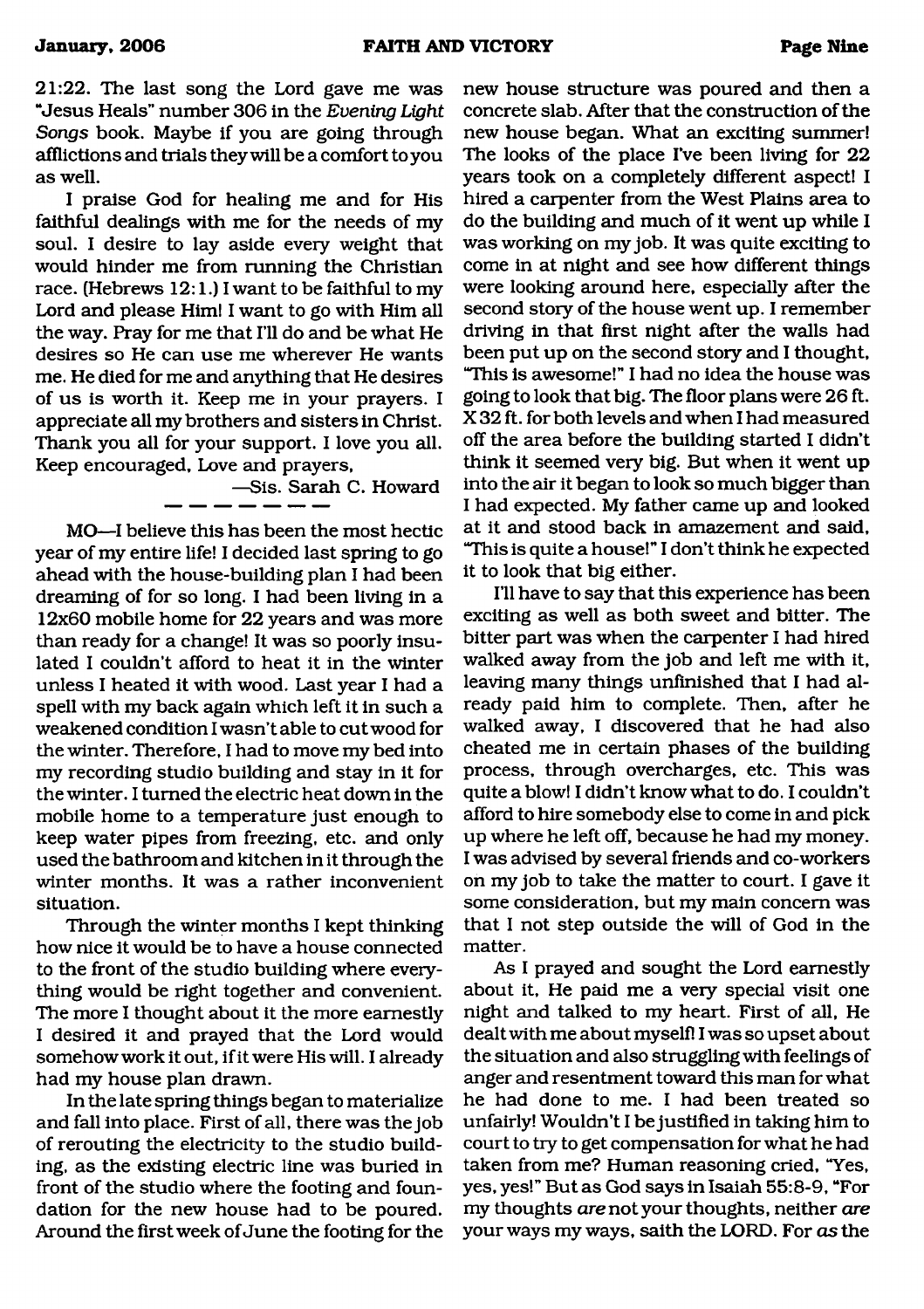heavens are higher than the earth, so are my ways higher than your ways, and my thoughts than your thoughts." The Lord began to talk to me that night about some of His thoughts. One of them was, "Why not pray and trust Me, instead of taking things into your own hands?" My heart simply melted before my Maker. I answered, "Yes, Lord." As I humbled myself before His feet, He overwhelmed me with His presence through the Holy Spirit, and the Holy Spirit began to shed such love abroad in my heart (Romans 5:5) that all my anger and resentment toward this man just melted like a snowball in the hot sunlight! My spirit and inner man felt so pure and cleansed from all its human dross when God got through with me that night!

The days and weeks that followed that night were a spiritual love affair for my soul! I hadn't felt the presence of the Lord so real and so sweet in a long time. God talked to my heart day after day about "love." Oh, so many precious scriptures about "love" and following in Jesus' footsteps! Just to mention a few: "Let all your things be done with charity." I Corinthians 16:14. "Be ye therefore followers of God, as dear children; And walk in love, as Christ also hath loved us, and hath given himself for us an offering and a sacrifice to God for a sweet-smelling savour." Ephesians 5:1.1 thought of Christ, who would have been justified in calling twelve legions of angels, sparing Himself the death of the cross and destroying His enemies, but He didn't do it because of "love." He loved even His enemies and gave Himself an offering for their sins! Even when He was dying such a horrible and agonizing death at their hands, He prayed, "...Father, forgive them; for they know not what they do...." Luke 23:34. He taught, "...Love your enemies, bless them that curse you, do good to them that hate you, and pray for them which despitefully use you,..." Matthew 5:44.

I tell you, by the time the Lord got through talking with me, I didn't have any hard feelings toward the man who did me wrong. God simply consumed them by His love, as I absorbed it into my heart. This is the wonderful thing about that "unspeakable gift" that God sent to the world 2000 years ago. If we will receive it, we can each one have Him (Christ) so abiding and working in our own hearts that He will do in us and for us what we cannot do in and for ourselves. His love

will cause us to forgive when we could not forgive otherwise. He does it for us as we humble our hearts before Him.

> "Oh, wonders of redemption! We gaze in silent awe Upon the new creation, Where love is freedom's law. O love! supreme affection! We bow low at thy shrine, Love is our great salvation; O love divine!"

—D. S. Warner,

*Evening Light Songs* number 272.

"And we have known and believed the love that God hath to us. God is love; and he that dwelleth in love dwelleth in God, and God in him." I John 4:16.

In Deuteronomy 32:13, a part of Moses' song says, ".. .He made him to suck honey out of the rock,..." This indicates that we can draw some real sweet experiences out of the hard places in our lives. I can truly say that the Lord has given me some "honey" out of this "rock," or hard place I've been through in the last few months. Although I hope I never have to go through one like it again, I can say it has been good for me spiritually.

I must say the Lord has been faithful to work things out, although the process has seemed so slow. He blessed me with three weeks off work in the month of October in which I was able to get many things done on the house myself things which the carpenter had left undone. Then it always worked out in time that someone was available to help with what I couldn't do by myself.

I owe special thanks to my father who helped me much with the finishing of the sheetrock and other things; Bro. Dallas Campbell of Springfield, MO, who heard of my situation and drove down here on two different weekends to finish the taping and mudding; my Uncle Clifford and Uncle Fred and Aunt Merry who have helped with the texturing of the walls, window and door trim, installation of cabinets, flooring, etc. and to all who prayed for me during my trying time. And to the dear Lord, for the grace, strength and help He has given through this most hectic year of my life! I am sure that as I enjoy the blessings and benefits of this new house in the future, all the downside of this building process will be forgotten for the joy of what I have. I want to make it a home of hospitality and you can be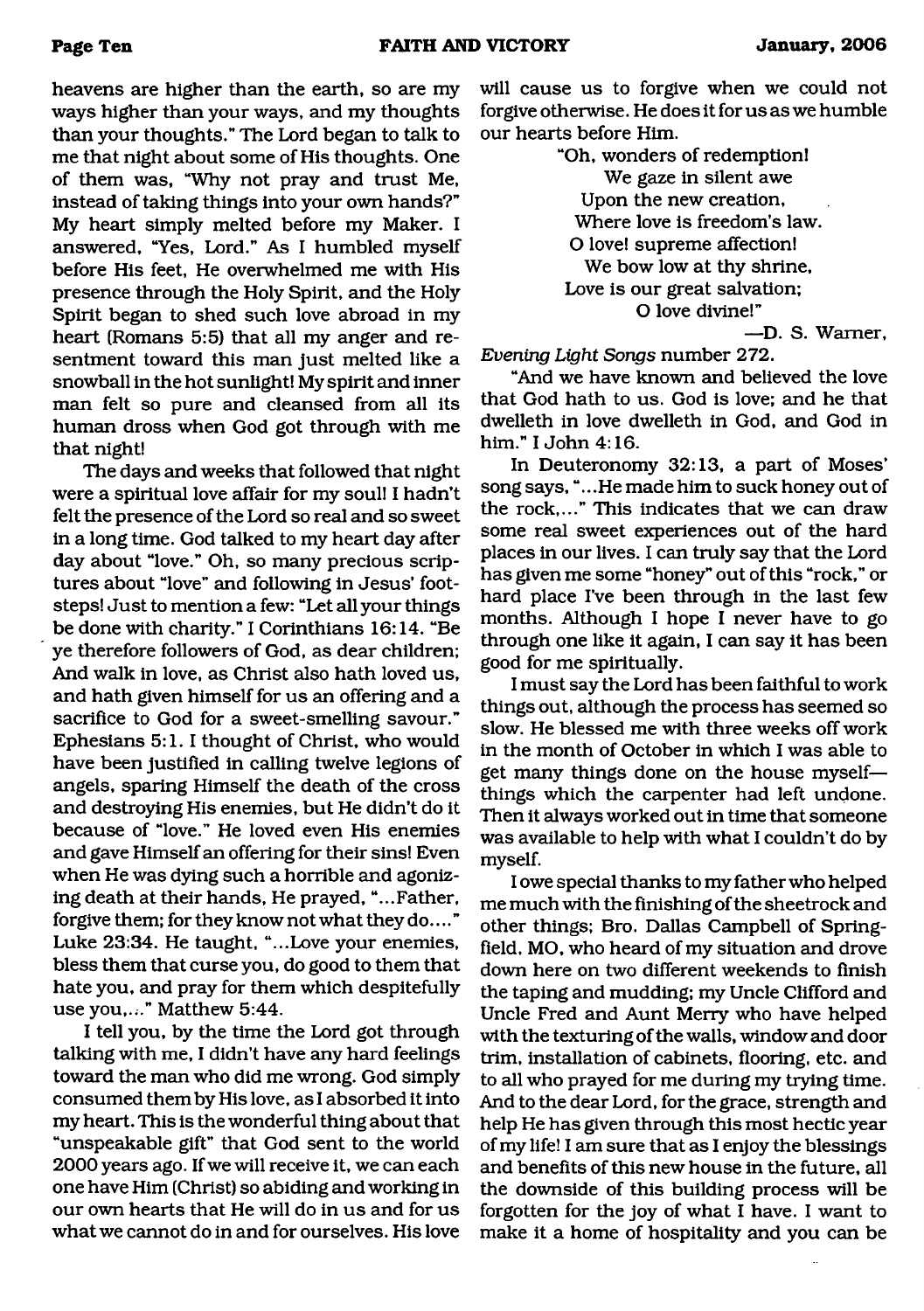sure that it will be open to visitors and guests when the camp meeting times roll around.

As of this writing, it isn't quite finished inside, but is nearing completion. Hopefully, in just a few more weeks, it will be ready to move my furniture into. I have moved out of the mobile home and am staying in the recording studio right now. The bathrooms in the house are usable and the water and septic lines are hooked up. By the way, my mobile home just sold today (12-8-05) so it will soon be moved out and away, opening up the beautiful hillside view -Bro. Harlan Sorrell

#### **From India...**

January2, 2006—Dear Bro. Willie Murphey and dear saints in America. We wish a happy New Year to each of the dear saints all over the world. May God supply us new strength and new graces in this new year. Thank you for your letter dated Dec. 19 and the enclosures were noted with much appreciation. We are now busy with the preparations for our 41st General Convention which starts on the 11th of January 2006 for 5 days. We are glad to know that Bro. Ed Wilson and some others from the U. S. A. are planning to attend our convention this year. By the grace of God our spiritual activities are going on fine. Please continue to remember our outreach work and its needs. Let us exchange our prayers every day. Yours in Him,

—Bro. John Varghese

**- -^> -fJ35{g<SSfS-i-<Ss— - —**

#### **MEETING REPORTS**

#### <span id="page-10-0"></span>**POLITILLY, HONDURAS, MEETING REPORT**

December 9, 2005—This is a report about the recent camp meeting in Honduras and a report on the current building project. The meeting began on October 2nd and ended on the 9<sup>th</sup>. There were several in attendance from the states. The meeting was well attended, and many remarked that it was larger than the meeting last year. By personal estimation, I would say on occasion there were 200 or more in attendance in the evening. Several came from communities around Politilly where we had set up the tent. Noteworthy were the numbers of children in attendance. Services were held nightly with Bro. David Hargrave serving as the evangelist in the evening. Bro. Keith Fuller finished out the meeting on the weekend. Sev-

eral came to the altars at various times throughout the meeting. On Saturday, we had an ordinance service during the day. The Lord blessed this activity with His presence. The meeting ended on Sunday night with several testimonies and songs and then an exhortation to the unsaved to seek the Lord.

After the meeting ended, Bro. Doug Wall and local brethren, with the assistance of several brothers coming from the states including Brothers Ted Bock, Jim Wall, Joseph, Michael and Matthew Gellenbeck, began working to complete the addition on the chapel. This addition will increase the size of the school and the chapel by at least a third and provides much needed storage space. When we left the island, significant progress had been made. The project is ongoing and can be completed as the support comes in.

My personal observation of the work in Honduras is that it is growing. This I witnessed as we were in meeting during the week. So many children attended our last Sunday service. It brought tears to my eyes as I thought that these children are where God wants to invest His burden. The school, which is another outreach effort, is also growing and that is one of the reasons for the building expansion. Sis. Judy and Sis. Lenita are giving their time to keep the schools going. The outreach effort with the public school system came to a stand still when we found out that they needed our learning center as part of their expansion. We are now waiting to see if we can expand into another school. Meanwhile, Sis. Lenita is able to go in on a personal basis and bring English lessons.

Finally, the need is great for workers in the opportunity that God has opened; however, it is even more important that we come with a burden from God. The Lord of the harvest, who sees this opportunity, is certainly looking for those whom He would send. Let us be available when He says, "Follow Me."

In the Master's service, —Bro. Keith Fuller

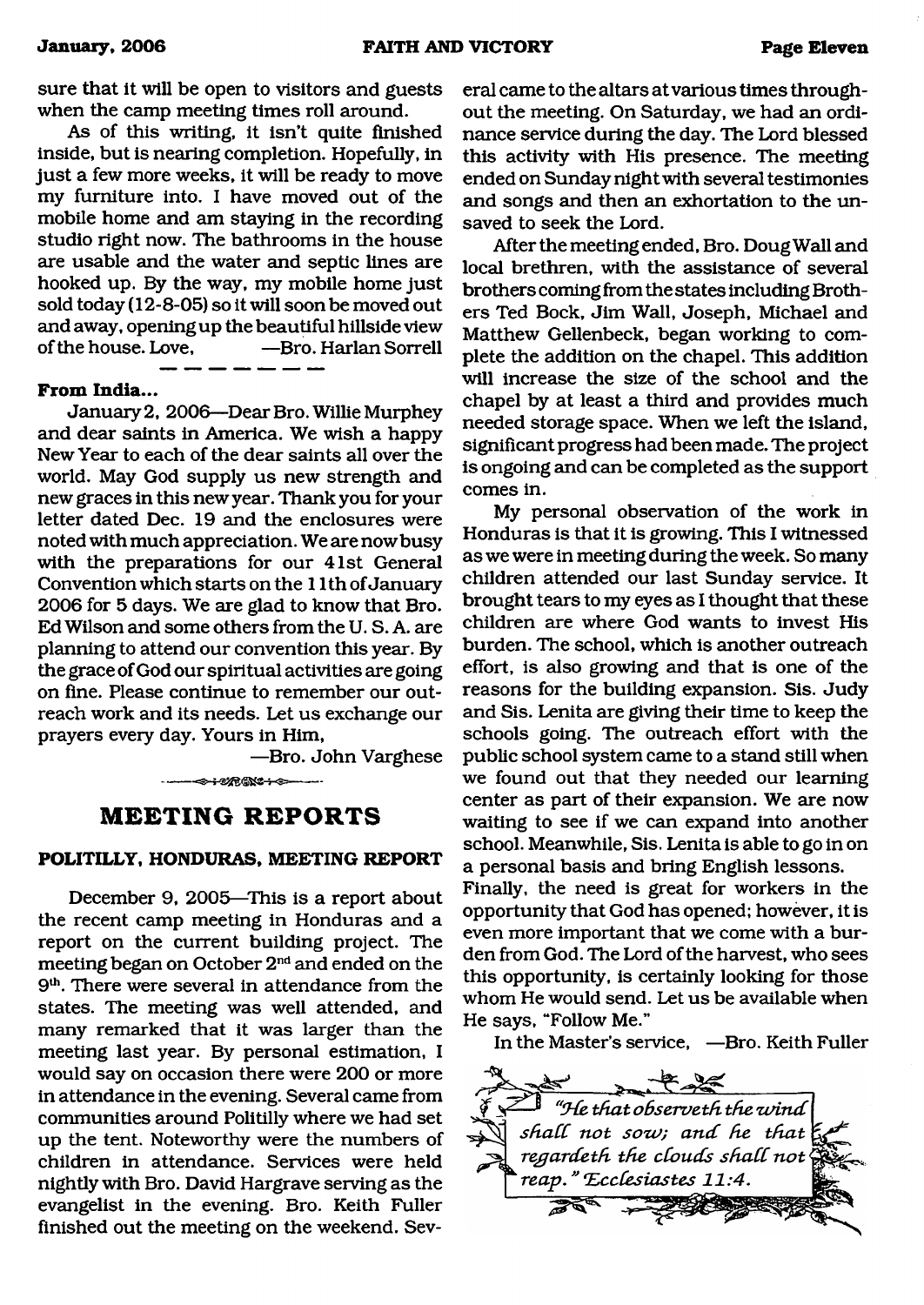

**Virginia Lorraine Luehring,** was bom June 25, 1923 in St. John, KS, the only daughter of nine children, to Samuel and Anna (Graf) Morford. She moved to Brownsville, OR at the age of 14. After her marriage to Ernest Luehring on August 5, 1941 and Ernest's return from WWII, she lived for 60 years in the same home she and Ernest built on their farm in the Lebanon, OR area.

Virginia passed from this life November 23, 2005. She experienced a fall in her home and upon being examined for broken bones was told that she had recently experienced two serious heart attacks and needed aggressive treatment. Her testimony to the doctors, nurses, her family, etc. was that she did not want any treatment, that if God willed, she was "ready to go." A short time later she suffered a major heart attack and went "home" to God. Thank God for giving her the assurance that she was "ready to go." She had been one to question how she could know if she was really ready. She died with a smile and a look of peace on her face. As she left her house, she made the statement "see you in the sweet by and by." She attended the Church of God in Jefferson, OR and greatly enjoyed the sermons of her last pastor, Bro. Bob Wilson.

She was preceded in death by her husband, Ernest on February 14, 1996, by her sons, Harvey and Steven, three grandsons, one greatgrandson, her parents and eight brothers.

She is survived by daughters Patricia McAndrew of Jonesboro, AR, Geraldine and Jim Linch, Anneta Williamson, Wanda and John Gibson and Karen and Stan Dickson, all of Guthrie, OK, LaVeta and Darrell Wilkins of Lyons, OR, Loretta Luehring of Shawnee, OK and sons David Luehring, and Michael and

Cynthia Luehring of Lebanon, OR; 20 grandchildren and 18 great-grandchildren.

The funeral service was held at the Jefferson Church of God chapel, conducted by Bro. Bob Wilson, with a private burial at the I.O.O.F. cemetery, Lebanon, OR.

**Donald Lee Probst,** was bom March 12 1936 in Springfield, IL, to Herbert and Eva Probst and departed this life November 27, 2005 at his home in Sand Springs, OK.

Donald graduated from West Rockford High in 1954. On April 1, 1961 he married Juanita Eileen Albaugh. To this union three children were bom, Mark, Alan and Judy.

Donald lived most of his adult life in California. He worked in a supervisory position in a machine shop there before moving to Oklahoma. He retired in 2000 from Zebco in Tulsa.

While Don lived in California, he enjoyed outdoor activities in the mountains and desert with his family. After he retired, he had more time to enjoy camping, fishing, sightseeing and visiting family and friends around the country. He compiled extensive family genealogy and was adept at managing pictures and documents on the computer. He was knowledgeable of the stars and enjoyed gazing with his telescope. He attended the Church of God on Frankhoma Road in Sapulpa, OK.

Don was preceded in death by his wife, Eileen, his parents, Herbert and Eva Probst, and his brother, Maurice. He leaves to mourn his passing his children Mark Probst of NY, Alan and Anna Probst of CA and Judy and Tommy Forbes of Sand Springs, OK; four grandchildren, Arielle, Angelica and Alan of CA and Kaia Mae of Sand Springs, OK. He also leaves three brothers, Kenneth of McMinnville, OR, Dale of Edmond, OK and Marvin of Sapulpa and one sister, Janice, of Sapulpa, OK.

Funeral services were conducted November 30,2005 at Green Hill Funeral Home in Sapulpa, OK with Bro. James Bell and Bro. Curtis R. Williams officiating.

**George Wilhelm Schroeder,** was bom September 10, 1923 in Germany and peacefully passed away on Tuesday, December 13, 2005, in Ontario, Canada. He was the loving husband of Gertrude for 57 years. He is lovingly remembered by seven children: Hannelore, Margaret, Norbert, Ron, George, Peter, Walter and all their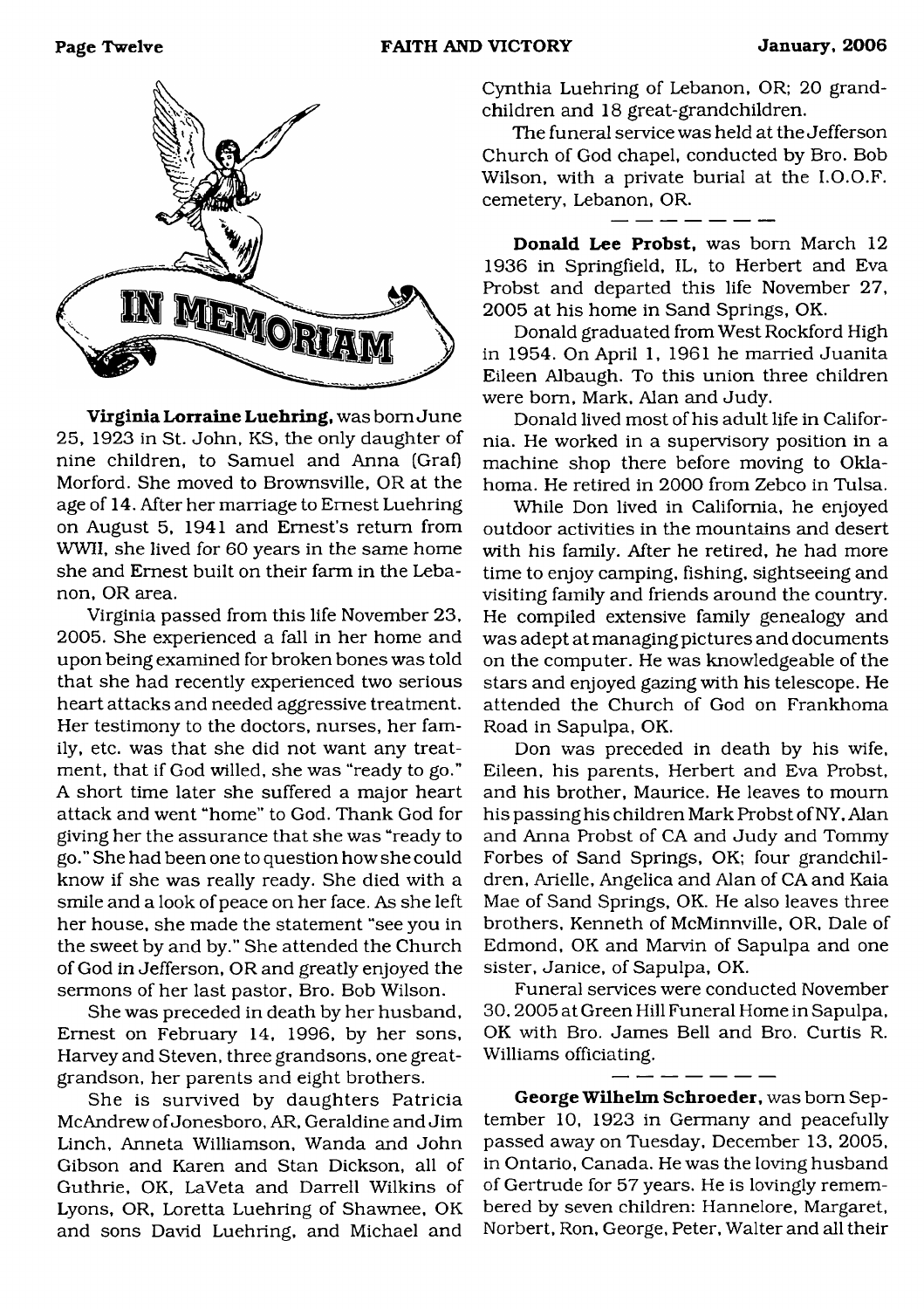spouses. George was also the loving "Opa" to 14 grandchildren and 6 great-grandchildren. He will be fondly missed by many nieces and nephews.

The funeral service was held on December 16 at the Gilbert McIntyre and Son Funeral Home in Guelph, Ontario, Canada. Interment was at memory Gardens, Breslau. Bro. Toney Samons officiated at the services.

Bro. George was bom into the Church of God in his early adult life while serving in the military during World War II. He came from Germany to Canada in the 1950's where he was patriarch to his family; an example of dedication to God and integrity in his daily living

among his fellowman. He was a hard worker, helping to build the home where he and Sis. Schroeder have resided for many years. He loved to travel to camp meetings and revivals and has left loving memories in the hearts of many of the friends he made during these travels.

Bro Schroeder will be remembered for his forthright approach to life and the truth of God's Word. Nothing deterred him from his pursuit of righteousness while living in this world. We are assured he was ready and anxiously awaiting his call from the Master to come home. He will be missed by his family and acquaintances in Germany, Canada and the United States.

### <span id="page-12-0"></span>**A BRIGHTER CONCEPTION OF CHRIST**

 $\qquad \qquad \Longleftrightarrow \qquad \qquad \Longleftrightarrow$ 

Taken from *Christian Triumph,* January 1923.

Once to me the Lord was an external Savior, but now He is within. Once I tried to live the life of Christ, but now I know I must die daily, and let Christ live. Once the cross was my greatest foe, but now it is my greatest friend.

Once I tried to work for Christ, but now I give God a chance to work through me. Once I would believe when I saw the thing was done, but now while I ask I believe it is done.

Once I coveted the gift of miracles, but now I love just to obey, filling the water pots up to the brim and leaving the miracle to Him.

Formerly, when we had asked of the Father in Jesus' name and the thing we asked for came to pass right away, I thought surely that is great faith; but now I learn when we ask, and ask again, yet to the natural eyes conditions remain unchanged, but without wavering we firmly believe that what the Lord has promised He is

able to perform, and we teach our anxious heart to wait, that is much greater faith.

Once I thought my cross was an obstacle, but now I see it is a necessity. Once I saw human hands spreading thorns all along my way, but now I see another Hand making the thorns a blessing.

Once I gave thanks to God when He delivered me from going into the heated furnaces, but now I leam to praise Him more when He goes with me into the fiery flames.

Once the dear Lord was quite a lonely guest sitting in my heart, but now He is better entertained as I learn how to think of Him and talk with Him more.

O dear beloved ones, be not afraid of a full course in the Lord's school, it will truly do your soul much good and be a still greater blessing to poor perishing souls. —Lorenzo Shaw

### <span id="page-12-1"></span>**,,,,,,,,,,,,,,,, A Refuge for the Oppressed**

#### Taken from *The Gospel Trumpet,* December 21, 1905.

"The LORD also will be a refuge for the oppressed, a refuge in times of trouble." Psalm 9:9. "For thou hast been a strength to the poor, a strength to the needy in his distress, a refuge from the storm, a shadow from the heat, when the blast of the terrible ones *is* as a storm *againstthe* wall." Isaiah 25:4. "And a man shall be as an hiding place from the wind, and a covert from the tempest; as rivers of water in a dry place, as the shadow of a great rock in a weary land." Isaiah 32:2. "For thou hast been a shelter for me, *and* a strong tower from the enemy. I will abide in thy tabernacle for ever: I will trust in the covert of thy wings. Selah." Psalm 61:3-4. "Come unto me, all ye that labour and are heavy laden, and I will give you rest. Take my yoke upon you, and leam of me; for I am meek and lowly in heart: and ye shall find rest unto your souls. For my yoke *is* easy, and my burden is light." Matthew 11:28-30.

There are thousands of men and women today who are seeking pleasure and rest, but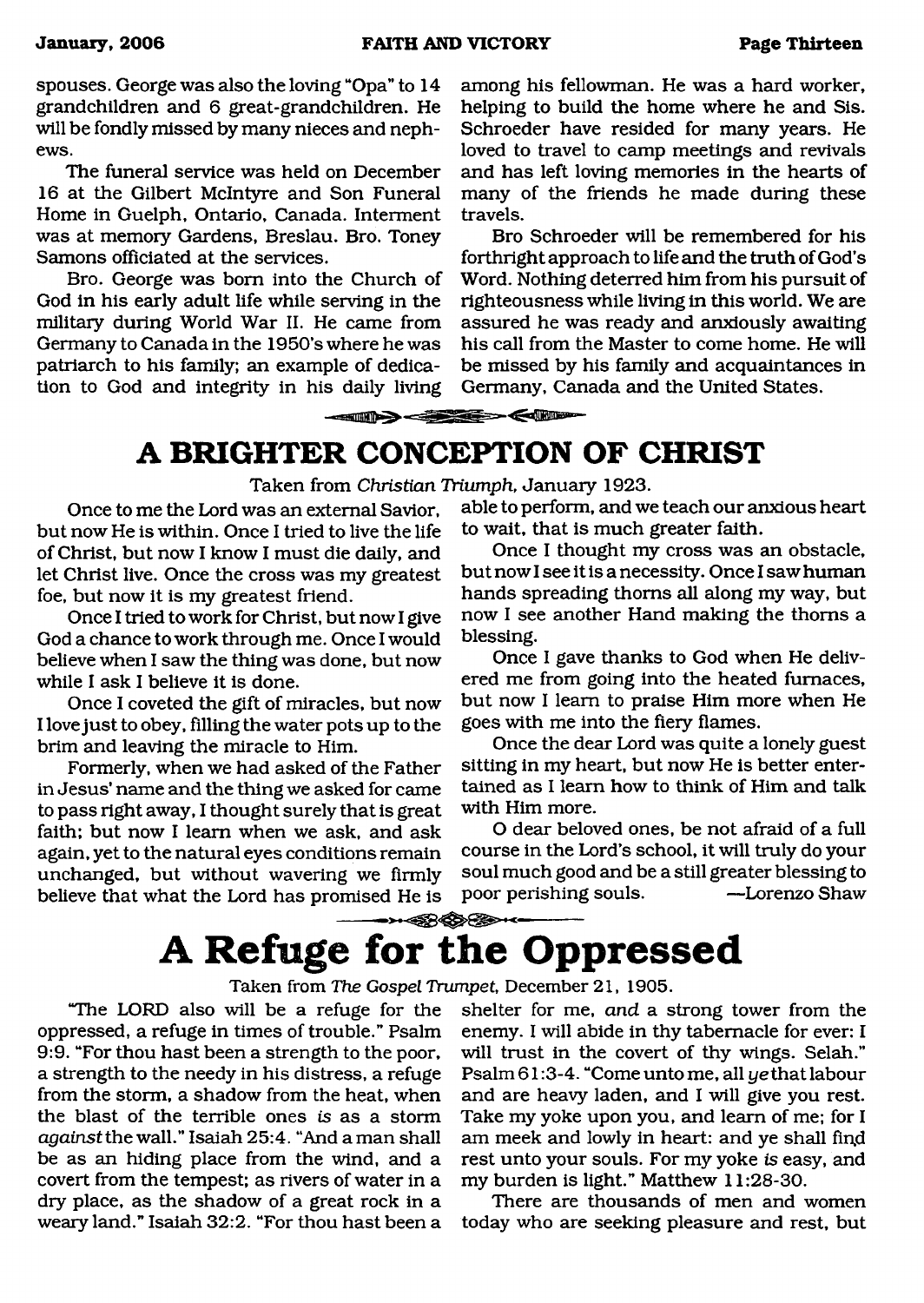are not satisfied. Why? Because God made us for Himself, and nothing but God can satisfy our souls. Dear reader, are you seeking rest? Jesus says, "Come unto me, all ye that labour and are heavy laden, and I will give you rest." All the unsaved people in the world can appropriate the above promise, if they will. The writer went along a number of years craving this soul rest, but did not know how to get it, but now is enjoying that sweet communion with God, which is worth more than all the world. Praise God forever! "Come unto me, **all** *ye* that labour and are heavy laden, and I will give you rest," said Jesus, and in issuing that invitation He spoke to the world's deepest need. For the majority of mankind were weary and heavy laden and rest was what they most earnestly craved. That is still the need of the world today.

On a superficial view the wants of men seem to be as many and as various as the men themselves. But if we could only pierce beneath the surface, we should discover that all are wanting the same thing and in different ways are seeking the same thing—Rest! When Christ offered rest, He spoke to the universal need, for the world is full of men and women bearing burdens—burdens of care and sorrow and sin. Every heart is at one time or another a weary heart and the gift we desire with vehement and unutterable longing is just this gift of "rest."

I will mention some of the burdens that press upon the heart, from which, if we come to Jesus we shall find full and perfect release. There is, first of all, the burden of *unsatisfied desire.* Just as men and women who have no great and serious business in life find time hangs heavy on their hands and suffer from that most distressing form of weariness, ennui, so the heart that has no satisfying object for its love and devotion is a weary heart. That is the form of weariness that Jesus had especially in mind, perhaps, when He first uttered this beautiful promise. He saw before Him men with heavy hearts because they were giving their lives to the service of self and sin. They were seeking to satisfy their souls with money and the pleasures of life and the result was a weary and restless heart. "Come unto Me," cried Jesus. "Take My yoke upon you. Enter My service. Cease to be the servants of self and sin; become the servants of God and you shall find rest unto your souls." And that is the secret of much heart weariness in this age. Men are trying to satisfy

their souls with the lust of the flesh, the lust of the eyes and the vainglory of life. But it is as futile to attempt to satisfy the soul with these things as it was for the prodigal to satisfy his hunger with the husks that the swine did eat. The soul cries out for the living God, and nothing but God will meet its needs. Jesus calls out to this age of ours, so keen for gold, so eager for pleasure and so restless and unhappy and weary with it all, "Come unto Me. Take My yoke upon you, and ye shall find rest." Yes, there is satisfaction in Christ. There is joy and rest for the heart in His blessed service.

Then there is the burden of *care*, the weariness that comes from the fretting anxieties and worries of life. Family cares, business anxieties, financial troubles, sickness in the home—how they tire and weary the heart! But Jesus can give us rest in the midst of these. He shows us that we, and our affairs, are in Father's hands. He teaches us that love orders our path and our lying down. He whispers to us that "whom the Lord loveth He chasteneth." And as we sit and learn of Him we begin to realize that "all things work together for good to them that love God." And so there comes into our hearts, even while the storm lies heavily upon us, the peace of God which passeth understanding.

And then there is the burden of sin. Bunyan, in his immortal allegory, pictures a man carrying a great burden, a burden so great and terrible that he cared not what danger he met in the way so long as he could find a place where he could get release from his burden. Pilgrim, in Bunyan's dream, stands for every awakened and as yet unsaved person in the world and that great burden is the burden of sin. There is no peace or rest for the heart so long as that burden rests upon it. How and where shall men get release from this burden? They must come to Jesus Christ. Pilgrim got rid of his burden when he came to the cross. Then it was loosed from his shoulders and rolled into the sepulcher and he never saw it again. Men still get rid of their burdens at the same place—the cross and nowhere else. Come to the crucified Savior with your burden of guilt and shame and He will take it away and bid you go in peace and sin no more. "Thy sins are forgiven thee," He said to one who was a sinner, "go in peace." First the forgiveness of sin and then the peace; first the removal of the burden of guilt and then the "rest." He offers the same rest to this weary, sin-stricken world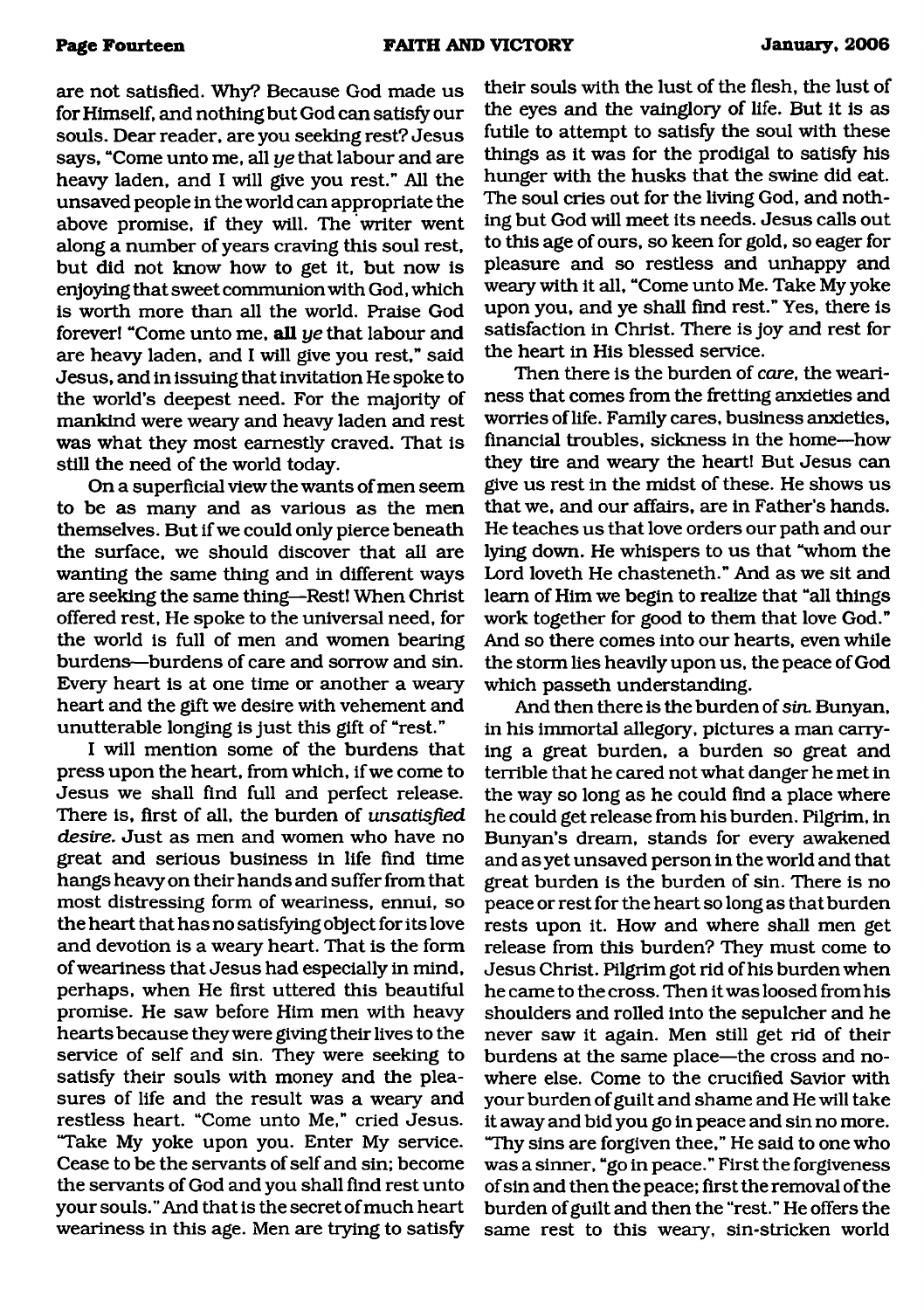today. There is salvation for the souls and healing for the bodies of all today. "The LORD *is* good, a strong hold in the day of trouble; and he knoweth them that trust in him." Nahum 1:7. "Cast thy burden upon the LORD, and he shall sustain thee; he shall never suffer the righteous to be moved." Psalm 55:22. "Casting all your care upon him; for he careth for you." I Peter 5:7.

How sweet to trust in Jesus! To know no trust beside; To find in Him a refuge, Our weary souls to hide; To lean on love eternal, And in the love abide.

—J. F. Carter

### **Worth Trying**

**-----**

<span id="page-14-0"></span>She was a woman whose life had been lived in difficult places; sickness, disaster, loneliness, poverty—she knew them well. Yet there was no shadow in face or voice, only gladness in the gift of life and a beautiful and self-forgetting sympathy for the joys and sorrows of others. One day a friend asked her about it.

"How do you keep so bright? I have not half so hard a life as yours yet I am fighting the blues all the time. You must have a happy temperament to help you."

The woman with the "happy temperament" smiled. "On the contrary," she said, "I was bom with a very unhappy temperament, and all through my childhood was discontented and miserable. Finally, the day I was ten years old, mother had a long talk with me. She told me that unless I cured myself of my gloominess, I should min my whole life, not only growing constantly more wretched myself, but making all those about me miserable, and in time destroying my health. Then she made me promise that every morning as long as I lived, I would spend ten minutes thanking God for blessings He had given me. It was hard at first, very hard, but mother helped me, and after awhile it grew into a habit. I began to look forward to my early thanksgiving, and before I knew it the blessings far overbrimmed the ten minutes; and now why, I should no more think of missing my morning thanksgiving than of going without my breakfast. Sometimes I think that promise to my mother when I was ten years old was the most important thing in my life." —Selected

### <span id="page-14-1"></span>**Supernatural Power**

An ungodly woman, living just across the street from a Christian lady made her boast that she was going to make the Christian lady lose her religion. One day, the Christian lady, after putting her washing on the line, stepped over to see a sick woman. While there she saw her irreligious neighbor cross the street and cut her clothes line, letting her washing down into the dirt. Upon her returning home a few moments later she began gathering up her clothes singing, "Jesus is all the world to me."

The next day this ungodly woman put out her washing. Just as she was putting the last piece on the line it broke and down came her washing in the dust. The Christian woman seeing this hurried over, helping her mend her line, rinse the clothes again and hang them on the line. The wicked woman said, "There must be some supernatural power that enables this woman to live as she does and I want such power in my life." —C. E. Orr

| Bible                                                                          |  |  |  |  |
|--------------------------------------------------------------------------------|--|--|--|--|
|                                                                                |  |  |  |  |
| Lessons                                                                        |  |  |  |  |
| $\sqrt{ \sqrt{ \sqrt{ \left( I / I / I / I / I \right) }} }$                   |  |  |  |  |
|                                                                                |  |  |  |  |
|                                                                                |  |  |  |  |
|                                                                                |  |  |  |  |
|                                                                                |  |  |  |  |
| Beholding as in a glass the glory of the Lord,<br>we are CHANGED" II Cor. 3:18 |  |  |  |  |
| Subscription Order                                                             |  |  |  |  |
| Please send___________copy/ies of the                                          |  |  |  |  |
| Bible Lessons quarterly to:                                                    |  |  |  |  |
| Name                                                                           |  |  |  |  |
| Address                                                                        |  |  |  |  |
|                                                                                |  |  |  |  |
| Subscription rate: \$1.50 per copy per                                         |  |  |  |  |
| quarter; or \$5.00 per copy for one year<br>(issued quarterly).                |  |  |  |  |
|                                                                                |  |  |  |  |
| Please find enclosed payment in the<br>amount of \$_                           |  |  |  |  |
| Mail to:                                                                       |  |  |  |  |
| FAITH PUBLISHING HOUSE                                                         |  |  |  |  |
| P.O. BOX 518                                                                   |  |  |  |  |
| GUTHRIE, OK 73044<br>1/06                                                      |  |  |  |  |
| <b>CARD AND AN</b>                                                             |  |  |  |  |